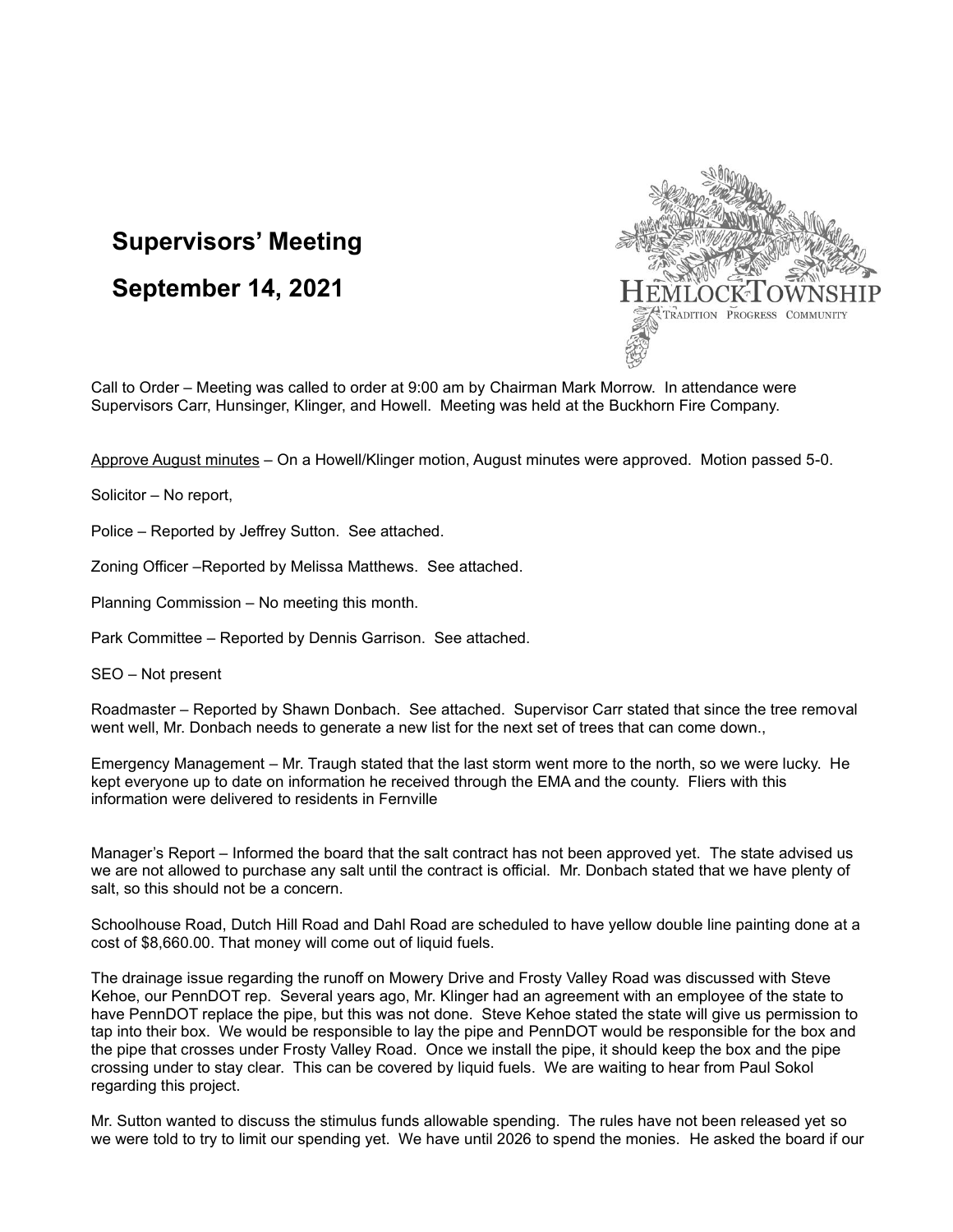employees could be paid as an incentive to get the covid shot - \$500.00 for initial shots and \$200.00 for the booster. Supervisors Carr does not believe this would be a wise expenditure to pay for the shots. He feels it is not a benefit to the citizens of the township. After further discussion, a Morrow/Hunsinger motion was made to decline the use of monies for this. Motion passed  $5 - 0$ .

Mr. Sutton read the financial report.

**Citizen's Comments:** Dennis Garrison, Spring Garden Ave., asked when the Lowes project will be completed in Fernville. Mr. Sutton stated that this project may not happen until after the fair. Mr. Garrison also stated that a person is parking his trailer in the parking lot in Fernville, but he lives in Bloomsburg. Supervisor Morrow said that unless there is garbage left out, there is no problem

Mr. Garrison then asked Mr. Donbach when the pooling of water near Holmes Lane on Creek Road will be fixed. He is concerned from a safety angle. He was told that this would be worked on next year. Mr. Donbach said he will keep an eye on it in case it freezes.

Mr. Sutton stated that an amendment to the agenda needs to be made. The agenda items did not include the Columbia County Redevelopment Authority regarding the handicapped assessable project and the hiring of a new road crew employee. On a Carr/Hunsinger motion, amendment was approved. Motion passed 5-0. **Old Business:**

- **1. Old Case Backhoe** Mr. Donbach stated that the backhoe needs a new transmission. He received an estimated cost of \$14,440.00. The core charge of \$3,780.00 will be deducted, reducing the amount to \$10,600.00. The cost of a new backhoe is much higher. After further discussion, a Carr/Klinger motion was made to repair the backhoe. Motion passed 5-0.
- **2. Redevelopment Authority Presentation** Betsy Rubio, from the Columbia County Redevelopment Authority, provided the board with an overview of the handicapped ramp work to be done. Ms. Rubio asked the board for permission to move ahead with the bidding process. The project would be completed by April of 2022. The current bathrooms will still be single use and handicapped accessible. They need the bid proposal to get a cost. After some discussion, a Morrow/Hunsinger motion was made to move forward with the biding process. Motion passed 5-0.
- **3. PMRS – Minimum Municipal Obligation – "MMO"** Mr. Sutton presented the Municipal Minimum Obligation received from PMRS. The police pension is \$57,848.00 and the non-uniform pension is \$32,767.00. The township receives funds from the pension and this amount usually covers the cost.
- **4. Police Contract** Mr. Sutton stated the wage increase for the police three-year contract is as follows:

Chief, Corporal and Patrolman III – 5% for 2022, 3% for 2023, 4% for 2024 Sergeant – 3.5% for 2022, 3% for 2023, 4% for 2024 Patrolman 1, 2 and part-time – 3.5% for 2022, 3% for 2023 and 3% for 2024.

Julie Klinger asked if the other municipalities that the township provides service to contribute to this. She was told that they pay for the hours requested in their contracts. On a Klinger/Hunsinger motion, the police contract was approved. Motion passed 5-0.

- **5. Glen Millard water issue** Mr. Sutton met with Glen Millard, a resident of 33 Walnut Street, to discuss the water that funnels into his yard. Part of the problem is Mr. Millard has no downspouts, the other part is the lay of the land where two houses next to him were torn down, so the water also goes into Mr. Millard's yard. Our engineer, Andy Keister, will be working on ways to correct the problem. There are several options that would fix this. The board directed Mr. Sutton to get prices from the engineer and this will be decided at the October meeting.
- **6. Open Police Officer Position** Candidate Thomas Crawford was interviewed. He has very little experience, so it was recommended he be hired starting as part-time for thirty-two hours a week. If he works out, he will be made full-time to replace the officer that resigned. On a Morrow/Howell motion, permission is given to hire Thomas Crawford as a part-time officer. Motion passed 5-0.